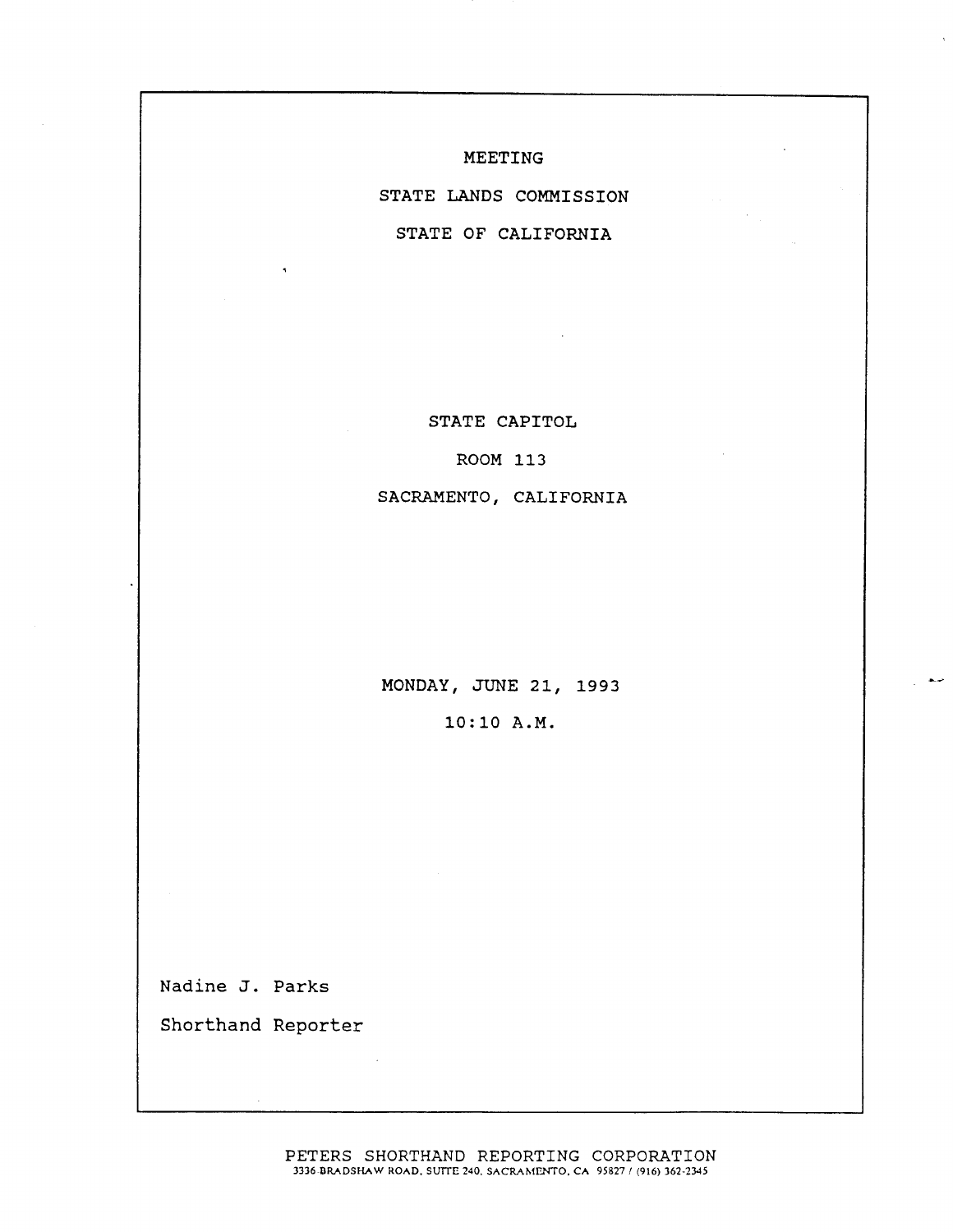## MEMBERS PRESENT

Leo T. Mccarthy, Lieutenant Governor, Chairman

Susanne Burton, representing Thomas W. Hayes, Director of Finance, Commissioner

STAFF :

Charles Warren Executive Officer

Robert Hight, Esq. Chief Counsel

Jane Sekelsky Chief, Land Management Division

Jan Stevens, Esq. Deputy Attorney General

 $--000--$ 

حبيط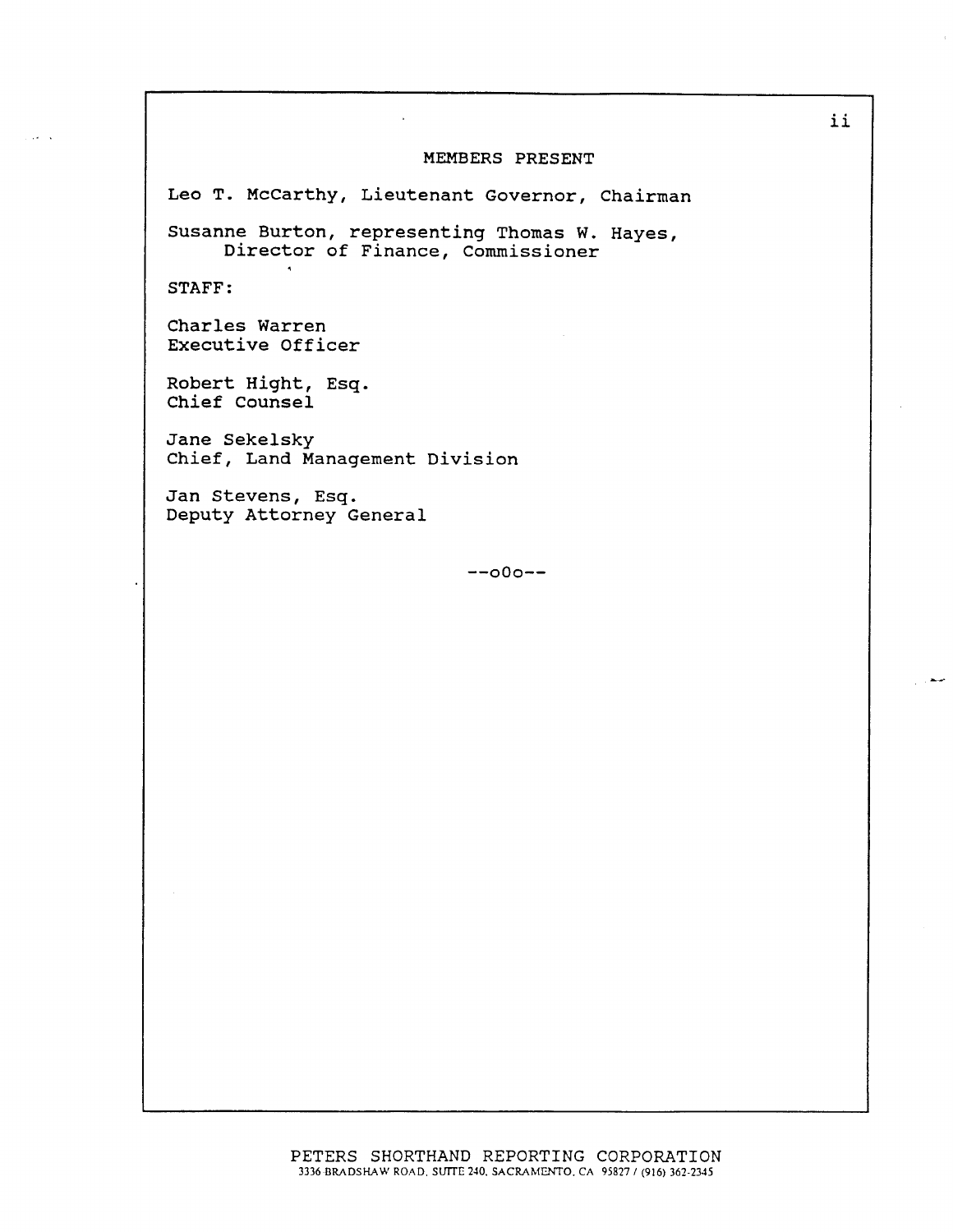|                         |                                                                                           |                | iii |
|-------------------------|-------------------------------------------------------------------------------------------|----------------|-----|
|                         | INDEX                                                                                     | <b>PAGE</b>    |     |
| Proceedings             |                                                                                           | 1              |     |
| Call to Order           |                                                                                           | 1              |     |
| <b>AGENDA ITEMS:</b>    |                                                                                           |                |     |
|                         | III Confirmation of Minutes for the<br>Meeting of April 28, 1993                          | $\mathbf{1}$   |     |
|                         | IV Consent Calendar, Items 1-12, with<br>Exception of Items 3 and 6, which<br>were Pulled | $\mathbf{1}$   |     |
|                         | V Regular Calendar                                                                        |                |     |
|                         | Item 14:                                                                                  |                |     |
|                         | Jane Sekelsky<br>Chief, Land Management Division                                          | $\overline{2}$ |     |
|                         | Commission Action                                                                         | 3              |     |
|                         | PUBLIC COMMENT:                                                                           |                |     |
|                         | Liz Williamson<br>Conoco<br>Houston, Texas                                                | 3              |     |
|                         | Item 13:                                                                                  |                |     |
|                         | Jane Sekelsky                                                                             | 3              |     |
|                         | Commission Action                                                                         | 4              |     |
| Adjournment             |                                                                                           | 4              |     |
| Certificate of Reporter |                                                                                           | 5              |     |
| $--000--$               |                                                                                           |                |     |
|                         |                                                                                           |                |     |
|                         |                                                                                           |                |     |
|                         |                                                                                           |                |     |
|                         |                                                                                           |                |     |

 $\mathbb{R}$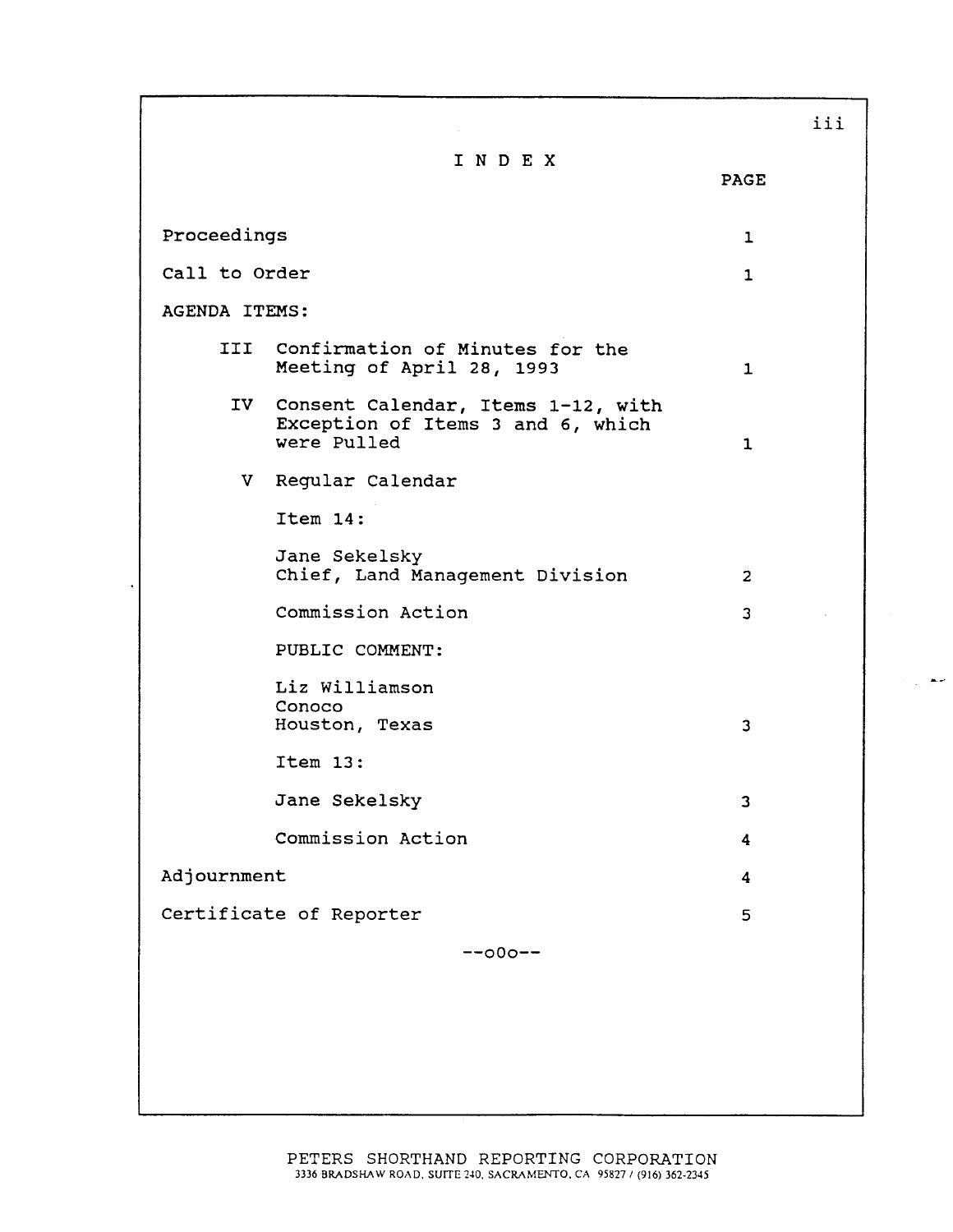$\mathbf{1}$  $\mathbf{1}$ PROCEEDINGS 2  $-0$ 3 | CHAIRMAN MC CARTHY: Good morning, ladies and gentlemen. ' Commissioner Burton and I welcome you to this 4 5 | meeting of the State Lands Commission. 6 MR. HIGHT: They don't work. (Speaking of 7 microphones. ) 8 CHAIRMAN MC CARTHY: Oh, that's good. Is that the 9 budget? 10 (Laughter.) 11 | MR. HIGHT: It's already taken effect. 12 CHAIRMAN MC CARTHY: There's no electricity in 13 this building. Some think there hasn't been any for a long 14 time. 15 (Laughter.) 16 CHAIRMAN MC CARTHY: All right. If there are no 17 | changes in the previous minutes of the Commission, then they 18 | shall stand approved. 19 | COMMISSIONER BURTON: That's fine. 20 | CHAIRMAN MC CARTHY: On the Consent Calendar,  $21$  Items 2 and 3 --22 | EXECUTIVE OFFICER WARREN: 3 and 6, Mr. Chairman. 23 | CHAIRMAN MC CARTHY: I'm sorry. Items 3 and 6 are 24 pulled. The remainder of the Consent Calendar is before us, 25 and if there are no objections, the Consent Calendar is

> PETERS SHORTHAND REPORTING CORPORATION 3336 BRADSHAW ROAD, SUITE 240. SACRAMENTO, CA 95827 / (916) 362-2345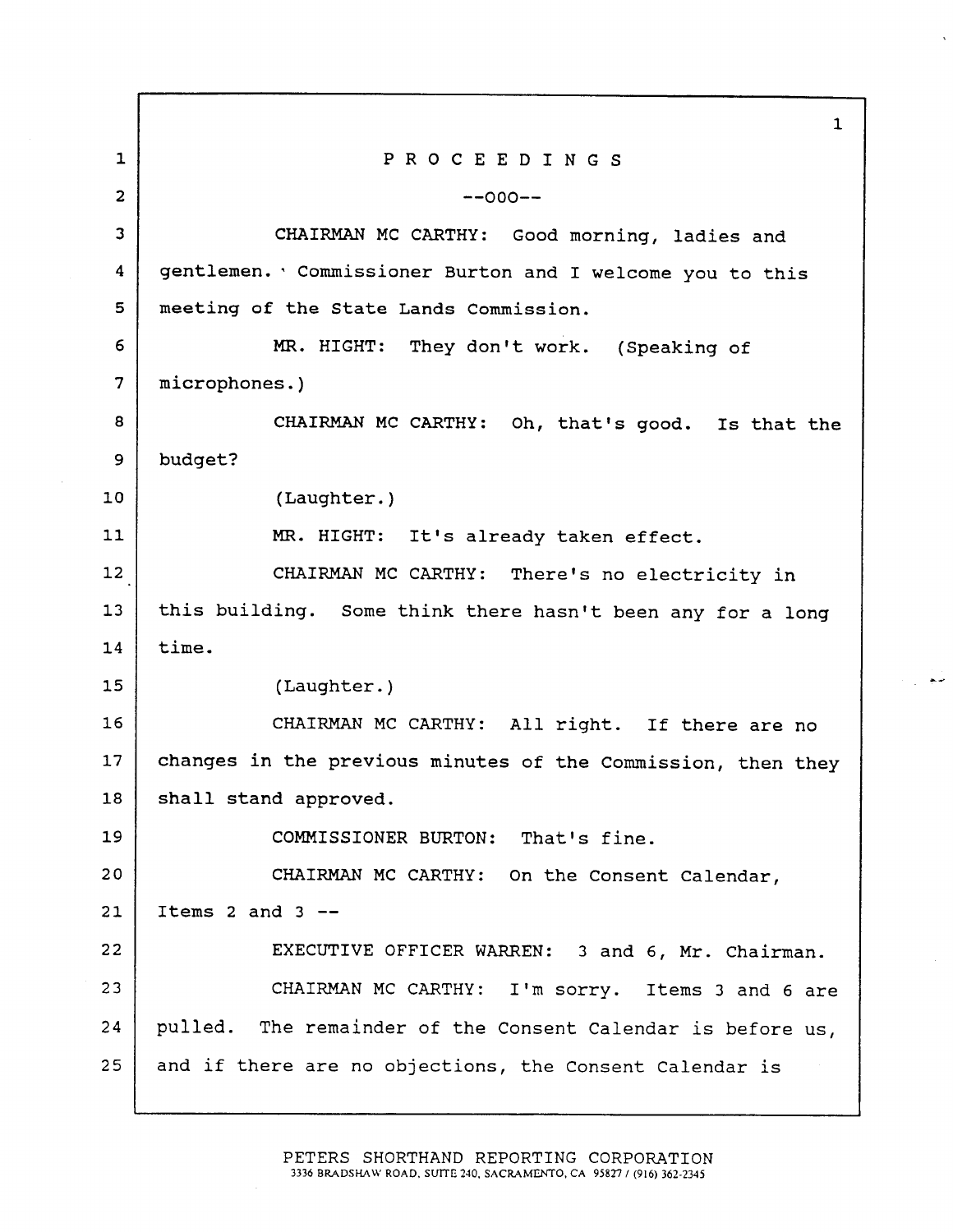$1 |$  adopted.

 $\hat{\phi}_{\rm{max}}$ 

| $\overline{c}$ | COMMISSIONER BURTON: Fine.                                   |
|----------------|--------------------------------------------------------------|
| 3              | CHAIRMAN MC CARTHY: Let's proceed on the regular             |
| 4              | calendar. 'Our Executive Officer, Mr. Warren?                |
| 5              | EXECUTIVE OFFICER WARREN: Mr. Chairman, Items 14             |
| 6              | and 13 are the only two items on the regular --              |
| 7              | CHAIRMAN MC CARTHY: We'll take up Item 14 first.             |
| 8              | EXECUTIVE OFFICER WARREN: Yes.                               |
| 9              | EXECUTIVE OFFICER WARREN: Jane Sekelsky, the                 |
| 10             | Division Chief of our Land Management Division, will present |
| 11             | these items.                                                 |
| 12             | MS. SEKELSKY: Yes, sir. Both these items relate              |
| 13             | to water intake lines and an unused wastewater outfall line  |
| 14             | off the Ventura coast.                                       |
| 15             | The lines are currently owned and operated by                |
| 16             | Conoco.                                                      |
| 17             | The first item, which is Item No. 14, involves the           |
| 18             | approval of a new lease for those water intake lines and the |
| 19             | wastewater outfall line beginning March 1st, 1993.           |
| 20             | CHAIRMAN MC CARTHY: Any questions? Commissioner              |
| 21             | Burton.                                                      |
| 22             | COMMISSIONER BURTON: I guess my question is, why             |
| 23             | would this be on the regular agenda rather than on the       |
| 24             | Consent? Is there some concern of staff?                     |
| 25             | MS. SEKELSKY: Yes.                                           |
|                |                                                              |

التبعي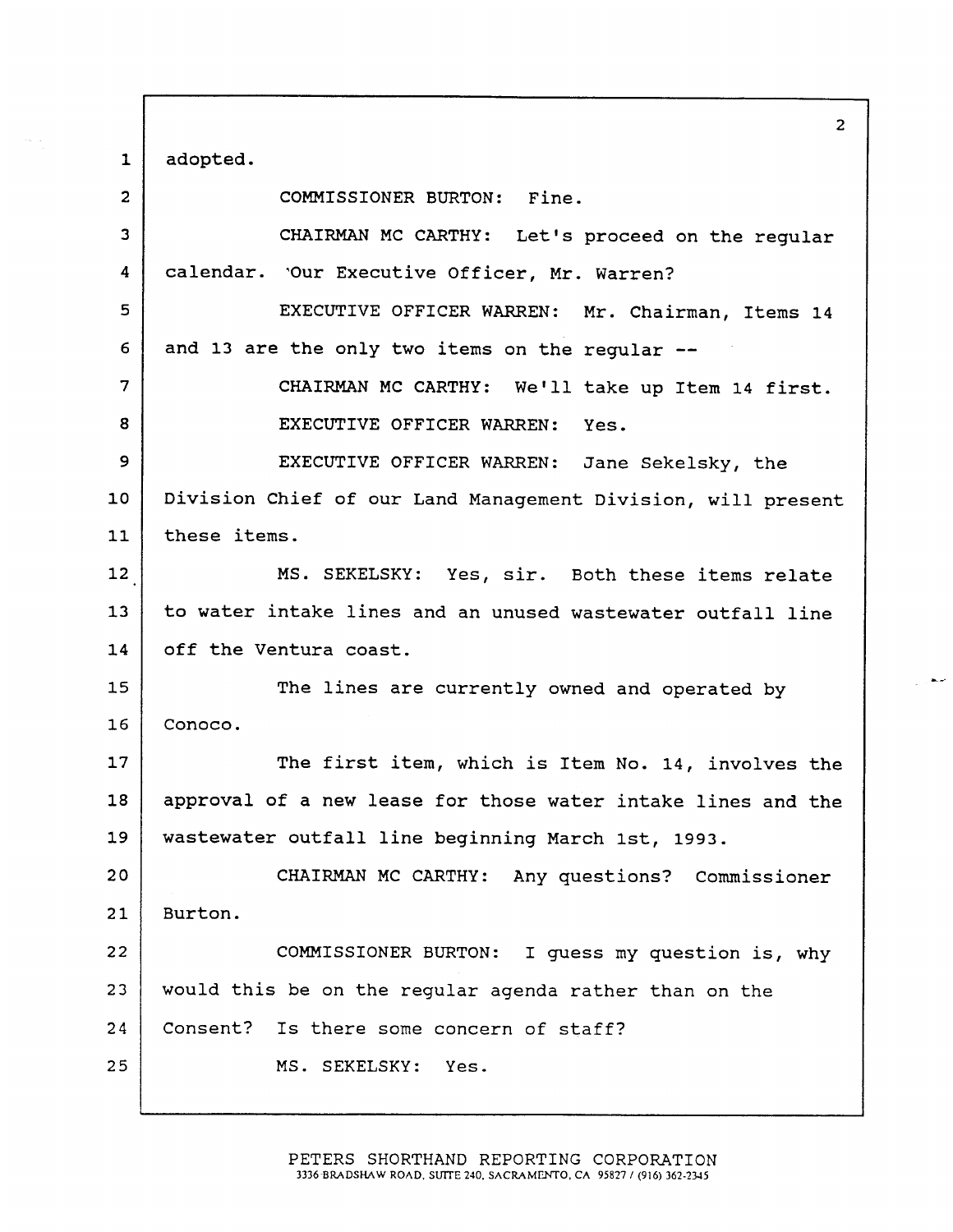$\mathbf{1}$ CHAIRMAN MC CARTHY: Just so no one would suggest 2 | that they got anything less than a full public hearing and 3 an opportunity to raise any questions. 4 **Is there anyone in the audience who wishes to** 5 address Item No. 14? Please. 6 MS. WILLIAMSON: (From the audience) Yes.  $T^{\dagger}$ m  $\overline{7}$ Liz Williamson. 8 CHAIRMAN MC CARTHY: Would you mind stepping 9 | forward, please? 10 MS. WILLIAMSON: Yes. I'm Liz Williamson with 11 | Conoco, from Houston, Texas. 12 CHAIRMAN MC CARTHY: Yes. 13 MS. WILLIAMSON: And I have with me today, Pete 14 | Miller with Conoco and also, Stowe Killingsworth with 15 Vintage Petroleum. 16 | And I'd just like to say to the Commission, thank 17 | you very much on behalf of both Conoco and Vintage for 18 agreeing to having this meeting to review this application 19 and the assignment. I know it required some special  $20$  arrangements, and I certainly appreciate this. It's a very 21 | important piece of business to Conoco and to Vintage. And I 22 just wanted to say thank you very much for making the 23 arrangement to hear this. 24 We're available to answer any questions, if you 25 have any, on the lease application or the assignment.

> PETERS SHORTHAND REPORTING CORPORATION 3336 BRADSHAW ROAD, SUITE 240, SACRAMENTO, CA 95827 / (916) 362-2345

 $\overline{3}$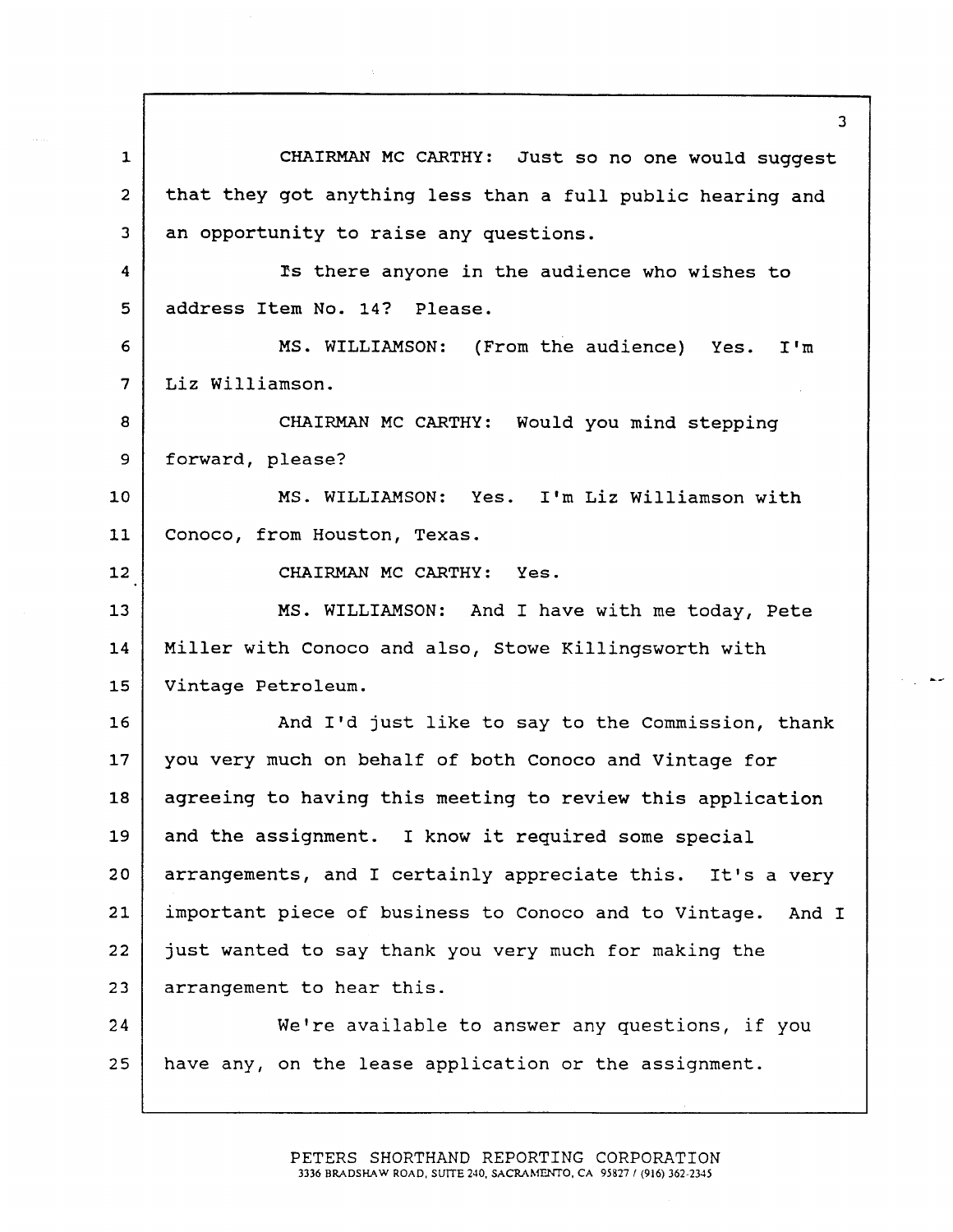4  $\mathbf{1}$ CHAIRMAN MC CARTHY: All right. Thank you. 2 | MS. BURTON: I'm satisfied. 3 | CHAIRMAN MC CARTHY: All right. 14 is passed with  $\overline{\mathbf{4}}$ two votes. ' 5 Now to Item 13. MS. SEKELSKY: Item 13 involves the assignment of 6  $\overline{7}$ the lease that you have just approved and the assignment of 8 | another lease, again for sea water intake lines from Conoco 9 to Vintage Petroleum. 10 CHAIRMAN MC CARTHY: Any further comments by  $11$  staff? 12 | EXECUTIVE OFFICER WARREN: No further comments. 13 CHAIRMAN MC CARTHY: All right. Any questions? 14 | COMMISSIONER BURTON: I have no questions. 15 CHAIRMAN MC CARTHY: All right. Item 13 is passed 16 | with two votes of the Commission. 17 | Anything else to come before the Commission today? 18 | EXECUTIVE OFFICER WARREN: Nothing further, Mr. 19 Chairman. 20 CHAIRMAN MC CARTHY: Thank you very much. The 21 meeting is adjourned. 22 | Chereupon, the meeting adjourned at 10:15 a.m.)  $23$   $-00$ 24